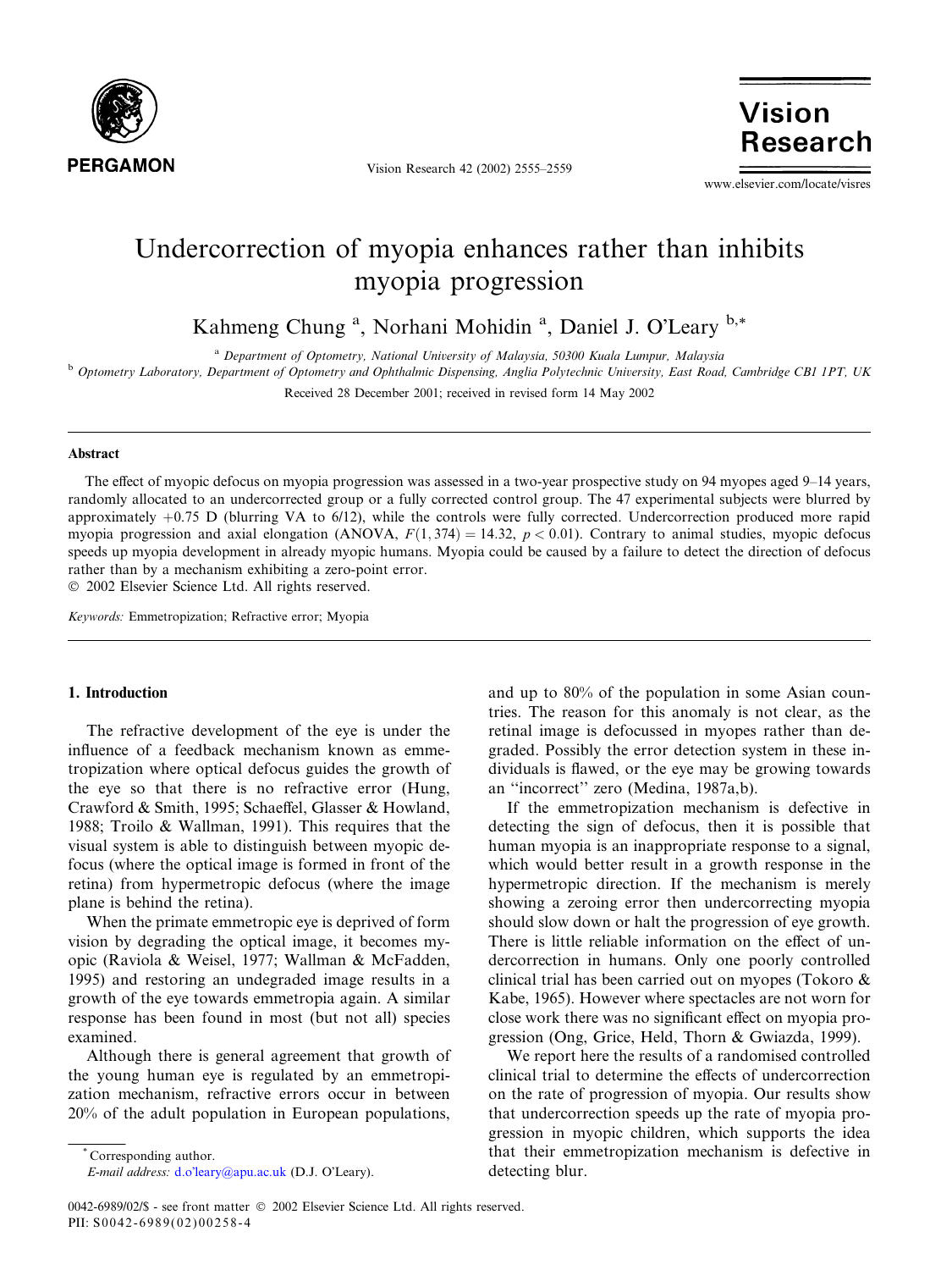## 2. Methods

## 2.1. Subjects

This study was a single masked randomised controlled clinical trial. One hundred and six myopic subjects were recruited into the study and 12 subjects dropped out. The remaining 94 subjects participated in this study for a period of two years. Half the children were undercorrected (left slightly myopic) and the other half were fully corrected. The study was carried out at the Department of Optometry, Faculty of Allied Health Science, National University of Malaysia.

All subjects in both undercorrected and fully corrected groups wore spectacles prescribed by the study team. In the undercorrected group, the maximum distance monocular visual acuity was maintained at 6/12 (20/40) in each eye (usually achieved by about  $+0.75$  D addition to each eye in the full correction) throughout the study. In the fully corrected group, monocular visual acuity was maintained at 6/6 (20/20) or better in each eye.

When a subject was referred, the history, age, sex and race were taken, and an initial static retinoscopy was performed by an optometrist. If the subject satisfied the selection criteria based on age, sex, race and initial refractive error, he or she was then be given an appointment with the patient care unit. Those patients that did not satisfy the selection criteria would be cared for in the optometry teaching clinics.

The patient care unit consisted of two optometrists. They carried out the initial examination to determine the suitability of subjects. The task of the patient care unit was to prescribe glasses for each subject as well as to counsel subjects and their parents in the correct use of the glasses and to provide a follow-up examination every six months for the duration of the study. The initial examination consisted of a full optometric routine examination.

Subjects were all schoolchildren. They were accepted into the study on basis of the following selection criteria:

- (1) Age 9–14 years old.
- (2) Myopia with spherical equivalent refractive error of  $-0.50$  D or more in both eyes, with no principal meridian being plano or having any amount of plus power.
- (3) No more than two dioptres of astigmatism in each eye.
- (4) Corrected visual acuity of 6/6 or better in each eye.
- (5) No significant binocular vision problems, that included anisometropia over 2.00 D, or where refractive therapy for binocular vision problems was required. Those having strabismus and amblyopia were excluded.
- (6) Normal ocular health.
- (7) No previous contact lens wear.
- (8) Family was not planning to move out of the area in the near future.
- (9) Willingness to give written consent.

After a subject was accepted into the study, he or she was placed into either the undercorrected group or the fully corrected group (see Section 2.2).

Following the allocation of subjects, each subject was then referred to an evaluation unit that comprised only one full-time optometrist. The task of the evaluation unit was to evaluate subjects before entering the study and to re-evaluate each subject every six months for a period of two years. The following procedure was carried out as the masked database used to assess treatment:

- 1. Static retinoscopy (non-cycloplegic).
- 2. Keratometry.
- 3. Subjective cycloplegic refraction, using the endpoint ''maximum plus or minimum minus for best acuity''.
- 4. Ocular components measurements by means of Ascan ultrasonography.

After completion of the evaluation unit examination, each subject was returned to the patient care unit to obtain their correction. Subjects were instructed to wear their glasses all the time except during sleeping. Sixmonth appointments for the follow-up examination were given.

During all these examinations, the evaluation unit was not aware of the experimental group to which subjects belonged. The two study units kept separate records. The evaluation unit did not check lens prescriptions, and was not allowed to look at patient care unit records. The evaluation unit was not allowed to question subjects concerning their glasses. At each sixmonth follow-up, the patient care unit monitored the subjects' compliance in wearing glasses through a series of questionnaires, which were formulated similar to that of Hemminki and Parssinen (1987).

# 2.2. Sampling, control and case allocation

Each subject was assigned by the patient care unit to either the control group or the treatment group on a matched basis for age, sex, race and initial refractive error. Only subjects of Malay and Chinese ethnic origin were used in this study. Age was considered based on the date of birth. Three age categories were used based on the age at baseline measurements: 9–10, 11–12 and 13– 14 years old. Initial refractive error was determined by subjective refraction (non-cycloplegic). The criterion for acceptance into the study was  $-0.50$  D (spherical equivalent) or more in each eye. For refractive error, four categories were used:  $-0.50$  D to  $-0.87$  D;  $-1.00$  D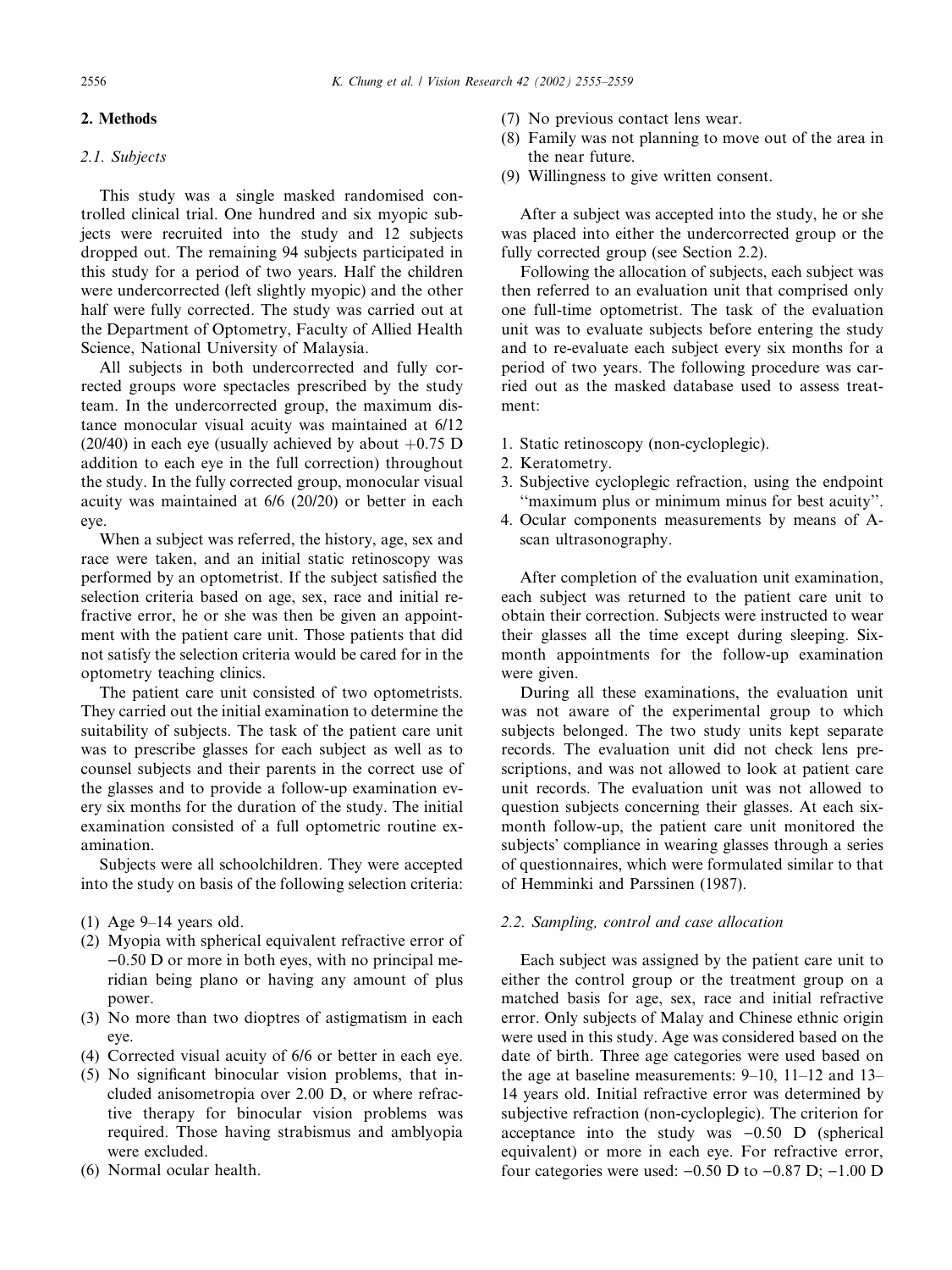to  $-1.87$  D;  $-2.00$  D to  $-2.87$  D, and  $-3.00$  D and more myopic.

For allocation of subjects, a block randomization technique described by Zelen (1974) was used, as follows:

The treatment group and the control group consisted of 48 separate cells, derived as follows:-

(two racial groups)  $\times$  (two gender categories)

- $\times$  (three age categories)
- $\times$  (four refractive error categories)
- $= 48$  cells.

Subjects were paired by the patient care unit so that both subjects in a pair belonged to a single cell above. One subject was designated subject 1, and the other designated subject 2. One subject was to be allocated to the treatment group and the other subject allocated to the control group based on a predetermined randomization procedure. We used a coin-toss to randomise the allocation. On the toss of a coin, if heads came up then subject one was allocated to the undercorrected group and subject two was allocated to the fully corrected group. If tails came up, then subject one was allocated to the fully corrected group and subject two was allocated to the undercorrected group. This procedure was repeated for each pair of subjects.

### 2.3. Frame selection and dispensing

All the patients were dispensed CR-39 plastic lenses. In the fully corrected group, a subject's lens prescription would be changed when there was a change in the monocular subjective finding (using the ''maximum plus or minimum minus for best acuity'' endpoint) of 0.50 D more plus or more minus power (equivalent sphere) for one or both eyes, as compared to the subject's current lens prescription.

In the undercorrected group, a subject's lens prescription was always changed by adding a positive power to blur vision, and maintained to give a vision of 6/12 each eye.

#### 2.4. Ethical considerations

Parents and subjects were informed about the programme and its potential risks and benefits, and their written consent were obtained. Should any signs of ill effects arising from treatment occur, or if any other contraindications were found, subjects would immediately be referred for appropriate treatment and if necessary they would be excluded from the study. Subjects were free to withdraw from the investigation at any time. This research was approved by the National University of Malaysia's Committee on the use of humans as experimental subjects and it followed the tenets of the Declaration of Helsinki.

#### 2.5. Statistical analysis

Results were only analysed after the last reading of the last patient was collected. The mean and mean changes with respect to baseline data in various parameters between undercorrected and fully corrected groups were analysed by both parametric and nonparametric tests using SPSS for Windows (Ver 6.0) statistical package. The parametric tests include ANO-VA and Student's  $t$ -test, while a non-parametric test includes chi-squared test.

Since the right eye and left eye are not independent, (Ray  $& O'Day$ , 1985) the average values of right and left eyes were used in all the subsequent analysis. In analysing the refractive error data, the mean spherical equivalent was used. A mean spherical equivalent was calculated as sphere power plus half the signed cylindrical power.

## 2.6. Compliance

Full compliance was defined as wearing glasses for at least 8 h a day. Forty subjects in the undercorrected group complied fully while 41 subjects in the fully corrected group complied fully. Partial compliance was defined by wearing glasses for at least 6–8 h. Six of the fully corrected group complied partially with the wearing schedule while seven subjects in the undercorrected group complied partially with the wearing schedule. All the subjects complied either partially or fully with the wearing schedule. There was no difference in the spectacle wearing habits of the undercorrected and fully corrected groups.

## 3. Results

### 3.1. Base-line data for subjects completing the study

At the start of the study, the characteristics of subjects in the undercorrected group and fully corrected group were very similar. There were no significant differences (Chi-squared,  $p > 0.05$ ) in mean initial age, initial period of wearing glasses, gender, racial makeup, initial refractive error or axial length between the undercorrected group and the fully corrected group (see Table 1).

## 3.2. Results of two-year optical treatment

Fig. 1 shows the mean changes in refractive error for the undercorrected group and the fully corrected group over the two-year period of the study. All the changes in refractive error were derived by subtracting the baseline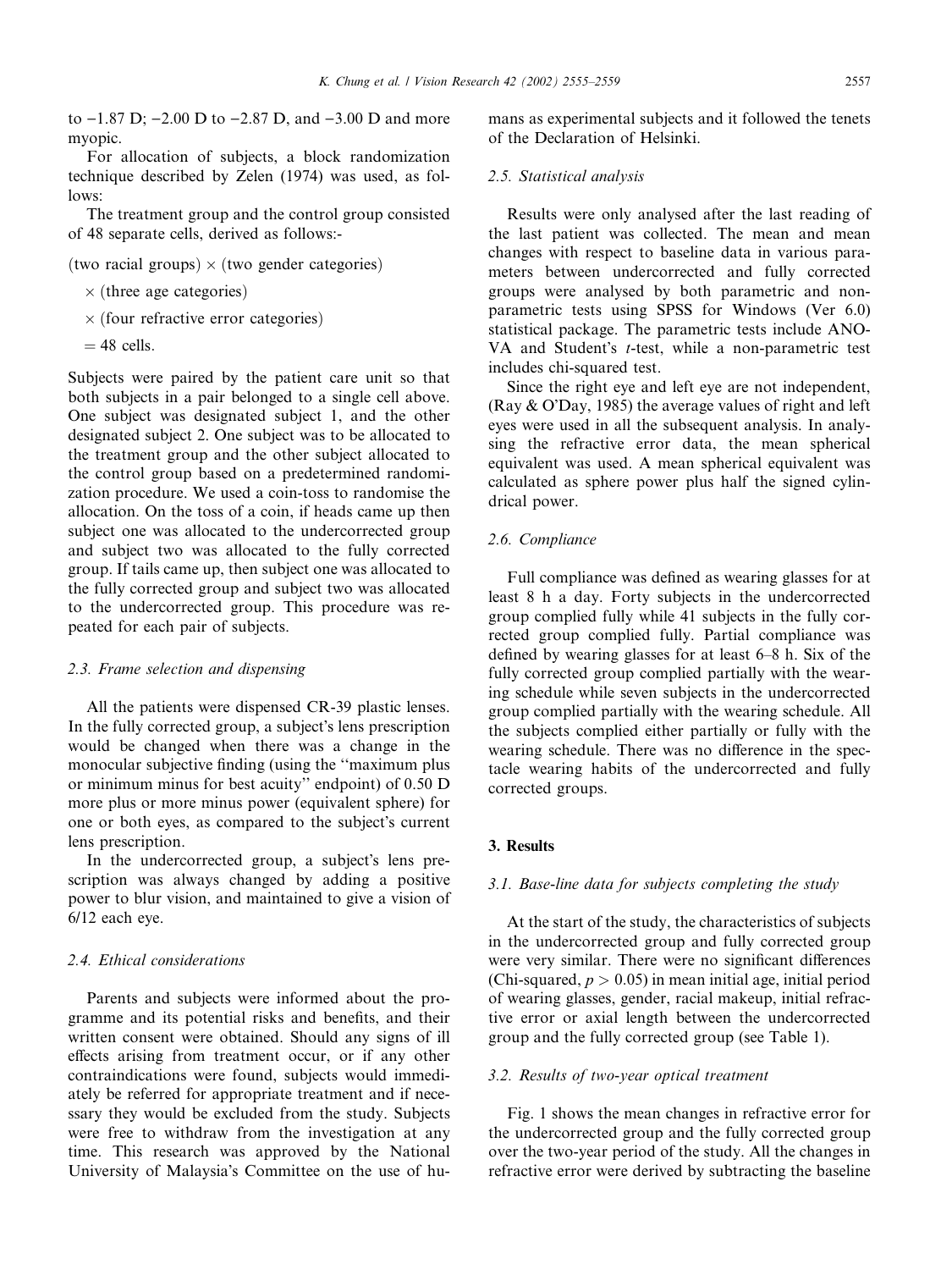| Table 1                                                      |  |  |
|--------------------------------------------------------------|--|--|
| Some characteristics of subjects before the optical treament |  |  |

|                                            | Undercorrected   | Fully corrected  | Significance     |  |
|--------------------------------------------|------------------|------------------|------------------|--|
|                                            | $(Mean \pm SD)$  | $(Mean \pm SD)$  |                  |  |
| Initial age (years)                        | $11.48 \pm 1.48$ | $11.64 \pm 1.48$ | NS               |  |
| Initial duration of spectacle wear (years) | $0.75 \pm 1.39$  | $0.88 \pm 1.04$  | NS               |  |
| Gender                                     |                  |                  |                  |  |
| Males                                      | 18               | 21               |                  |  |
| Females                                    | 29               | 26               | NS (Chi-squared) |  |
| Race                                       |                  |                  |                  |  |
| Chinese                                    | 20               | 21               |                  |  |
| Malay                                      | 27               | 26               | NS (Chi-squared) |  |
| Initial refraction (D)                     | $-2.68 \pm 1.17$ | $-2.68 \pm 1.41$ | NS               |  |
| Axial length (mm)                          | $24.13 \pm 0.57$ | $24.19 \pm 0.89$ | NS               |  |

Undercorrected subjects wore a reduced correction during the study. NS: Not significant.



Fig. 1. Mean changes (vertical bars show  $\pm 1$  SEM) in refractive error for the undercorrected group (filled symbols) and the fully corrected group (open symbols) over the two-year period of the study. There were 47 subjects in each group. The undercorrected group showed a greater rate of progression as compared to the fully corrected group (univariate ANOVA,  $F(1, 374) = 14.32$ ,  $p = 0.001$ ).

mean values from mean values at 6-month, 12-month, 18-month and 24-month follow-up. At the end of the 24 month period, the mean progression in the undercorrected group was  $-1.00$  D, whilst in the fully corrected group it was  $-0.77$  D. The undercorrected group showed a significantly greater rate of progression as compared to the fully corrected group (univariate ANOVA, (2 treatment groups, 376 refractive error measurements in each group)  $F(1, 374) = 14.32, p < 0.01$ .

Fig. 2 shows the mean changes in axial length for the undercorrected group and the fully corrected group over the two-year period of the study. The undercorrected group showed a greater axial length elongation than the fully corrected group (univariate ANOVA (two treatment groups, 376 axial length measurements in each group)  $F(1, 374) = 4.13$ ,  $p = 0.04$ ). There were no significant differences in other ocular parameters such as corneal curvature, anterior chamber depth and lens thickness between the undercorrected group and the fully corrected group. Nor was there any significant



Fig. 2. Mean changes (vertical bars show  $\pm 1$  SEM) in axial length for the undercorrected (filled symbols) and the fully corrected group (open symbols) over the two-year period of study. There were 47 subjects in each group. The undercorrected group showed a greater axial length elongation than the fully corrected group (Univariate ANOVA,  $F(1, 374) = 4.13, p = 0.04$ .

difference in daily reading hours after school between the undercorrected group and the fully corrected group.

#### 4. Discussion

Our findings provide strong evidence that myopia is caused by a malfunction of the sign detection mechanism in emmetropization rather than by a zero point error, as suggested by Medina (1987a,b). The former problem means that both myopic and hypermetropic defocus may produce a myopic response in eye growth, whereas a zero point error would result in the eye's refractive error stabilising at a myopic value; myopia progression would then slow or stop when this error was approached.

Our findings do not support the conclusions of a previous undercorrected study (Tokoro & Kabe, 1965), which suggested that the mean change in refractive error is significantly reduced in the undercorrected group as compared to the full-time fully corrected group. This earlier study did not match subjects for age, and used a